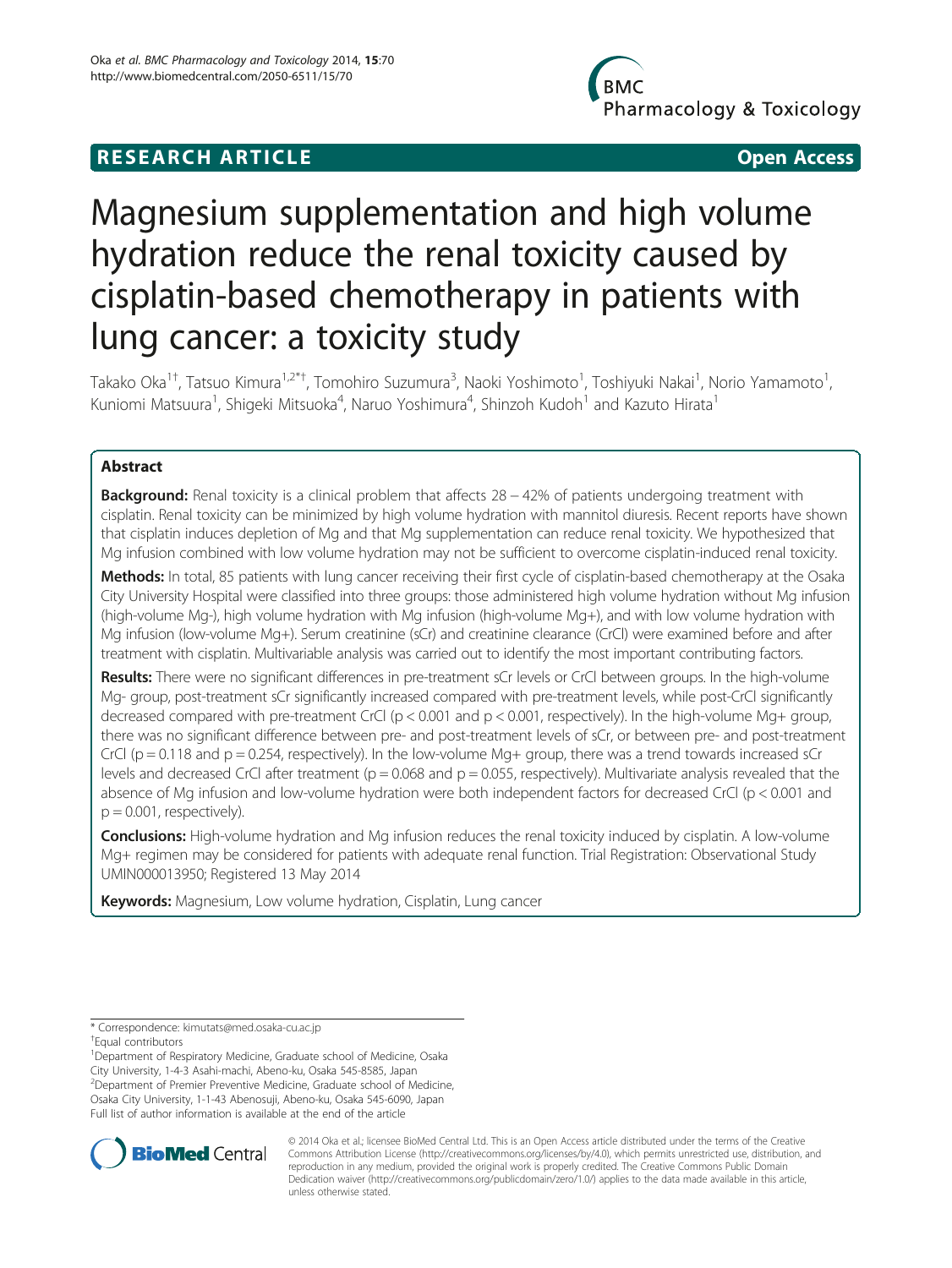### Background

The mortality rate associated with lung cancer is increasing worldwide. In fact, lung cancer (along with tracheal and bronchial cancers) was responsible for 1.5 million (2.7%) deaths in 2011, compared with 1.2 million (2.2%) deaths in 2000, according to the World Health Organization. In more than 60% of patients with lung cancer, particularly those with non-small cell lung cancer (NSCLC), the cancer is inoperable at the time of diagnosis and requires chemotherapy [\[1](#page-7-0)].

Cisplatin is one of the most important components of standard therapies for lung cancer and is also an effective adjuvant for chemotherapy and chemoradiotherapy [[2](#page-7-0)]. Renal toxicity is a well-known adverse effect of cisplatin treatment, which limits its use. Despite intensive prophylactic measures, renal toxicity still affects a large proportion of patients treated with cisplatin, and a significant decrease in glomerular filtration rate is commonly observed during treatment [\[3](#page-7-0)]. In 1977, Cvitkovic et al. reported that cisplatin-induced renal toxicity could be avoided with substantial hydration and mannitol-induced diuresis [[4](#page-7-0)]. Subsequently, clinical trials were initiated in several types of cancers, including epidermoid carcinoma, ovarian adenocarcinoma, germ cell tumors of the testis, and meta-static melanoma [[5,6](#page-7-0)]. Hayes et al. reported about patients who had been pre-hydrated intravenously with 2,000 ml of 5% glucose in one-half normal saline over 12 h, and post-hydrated with 1,200 ml of one-half normal saline over 6 h. Mannitol was infused (50 ml of 25% mannitol) as an intravenous bolus just before the administration of cisplatin, and was continuously infused (300 ml of 20% mannitol) for 6 h after the administration of cisplatin [[6](#page-7-0)]. Even if cisplatin was approved in 1984 for use in Europe and the United States, nephrotoxic damage still affects 28 − 42% of patients treated with cisplatin [\[7\]](#page-7-0).

To date, a number of studies have investigated strategies for prevention of cisplatin-induced renal toxicity. As free cisplatin causes renal toxicity, shortening the free cisplatin and renal tubular contact time is important to reduce its nephrotoxicity [[8\]](#page-7-0). As more than 90% of free cisplatin binds to plasma proteins within 4 h, hydration within that time after initiating treatment is a critical factor in reducing toxicity [\[8](#page-7-0)]. In addition, previous reports have demonstrated that cisplatin-induced Mg depletion may occur in some patients [[9\]](#page-7-0). Willox et al. revealed that supplementation with 16 mEq Mg was beneficial in reducing renal tubular damage in patients with testicular cancer receiving cisplatin [[10](#page-7-0)], while Bodnar et al. demonstrated that 40 mEq Mg supplementation had nephroprotective effects during chemotherapy with cisplatin in patients with epithelial ovarian cancer [\[7\]](#page-7-0). Muraki et al. showed that hydration with 8 mEq Mg and mannitol without furosemide prevents the nephrotoxicity induced by cisplatin and pemetrexed in patients with advanced NSCLC [\[11](#page-7-0)]. Hirai, et al. also showed that 20 mEq Mg supplementation may be beneficial in preventing cisplatininduced nephrotoxicity in patients with esophageal or hypopharyngeal cancer [[12](#page-7-0)]. Yoshida et al. reported that 8 mEq Mg preloading before cisplatin administration significantly reduced cisplatin-induced nephrotoxicity in 496 patients with thoracic malignancies [\[13\]](#page-7-0). Therefore, Mg supplementation, in addition to hydration, may also reduce the renal toxicity induced by cisplatin. Therefore, Mg supplementation is being considered an option for cisplatin-based chemotherapy. Prospective studies since 2007 have examined the use of low-volume hydration in combination with Mg supplementation. Tiseo, et al. demonstrated that low-volume hydration with 16 mEq Mg supplementation in cisplatin-based chemotherapy led to no increase in creatinine in only 35.3% of patients [\[14](#page-8-0)]. Hotta et al. reported that low-volume hydration (2,500 ml) with 4 mEq Mg supplementation before and after cisplatin administration was associated with slightly worse renal toxicity during all cycles of chemotherapy, without significance [[15](#page-8-0)]. Horinouchi et al. examined the safety of low-volume hydration (1,550 − 2,050 ml) with 8 mEq Mg supplementation; however, renal function during all courses of cisplatin administration was slightly worse [\[2\]](#page-7-0). However, few studies have compared the renal toxicities associated with treatment using high-volume hydration with Mg supplementation to those associated with treatment using low-volume hydration with Mg supplementation. We hypothesized that Mg infusion may not be sufficient to overcome the renal toxicity caused by cisplatin during low-volume hydration. Therefore, we performed a historical prospective cohort study wherein patients were classified into three groups: high-volume hydration without Mg infusion, high-volume hydration with Mg infusion, and low-volume hydration with Mg infusion.

#### Methods

#### Patients

This study was reported according to the STROBE guidelines [\[16](#page-8-0)]. The chemotherapy procedure was explained and informed consent was obtained from all patients before treatment. The Mg/hydration protocols were approved by the Institutional Review Board (No. 1402) of Osaka City University Hospital in accordance with the Declaration of Helsinki.

The renal toxicity in patients with lung cancer receiving their first cycle of cisplatin-based chemotherapy at the Osaka City University Hospital between December 2011 and October 2013 were included in the present study. Patients were placed into three groups, and renal toxicity was compared before and after cisplatin-based chemotherapy. In our hospital, until December 2012, we performed conventional high-volume hydration without Mg infusion in patients undergoing cisplatin-based chemotherapy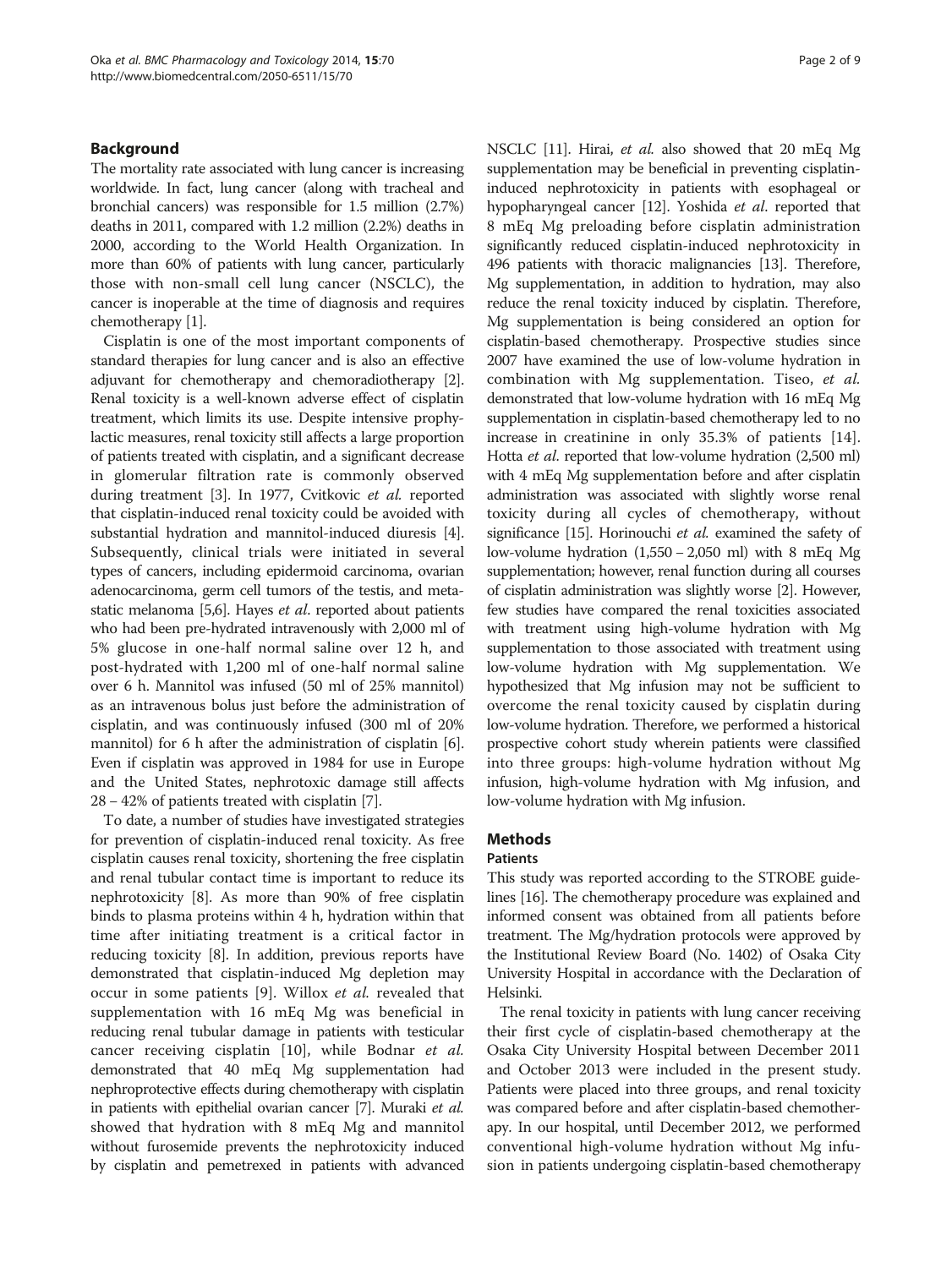(high-volume Mg-). In December 2012, we initiated the

administration of Mg sulfate during the pre-hydration stage (high-volume Mg+). Subsequently, the new low-volume hydration with Mg infusion regimen was initiated in July 2013 (low-volume Mg+). We investigated patient characteristics including age, sex, body surface area, performance status, stage, histology, serum hemoglobin, serum albumin, serum creatinine (sCr), creatinine clearance (CrCl), cisplatin dose, regular use of non-steroid anti-inflammatory medicines, regular use of Mg-containing medications for purgative, and combined anticancer agents.

### **Treatments**

All patients received combination chemotherapy of cisplatin and another cytotoxic agent (i.e. vinorelbine, pemetrexed, irinotecan, etoposide, gemcitabine, S-1, amrubicin, or docetaxel). Table 1 shows an example of the

chemotherapy hydration regimen in each group. In the high-volume Mg- and high-volume Mg+ groups, patients were administered a total of 3,550 ml of electrolytecontaining solutions that contained normal saline and one-quarter saline solution Soldem 3A (Terumo, Tokyo, Japan) on day 1 and 950 ml of the solutions on days 2 and 3. A total of 600 ml of 20% mannitol and furosemide (20 mg) was administered as enforced diuresis on day 1, and 300 ml of 20% mannitol was administered on days 2 and 3. Antiemetic agents (dexamethasone [6.6 mg] and granisetron [3 mg]) were infused on days 1–3. Cisplatin, which was dissolved in 300 ml of normal saline solution, was infused over 90 min. In the low-volume Mg+ group, patients were administered a total of 2,200 ml of electrolyte-containing solutions on day 1 with no infusions on days 2 and 3; instead, they were administered 2,000 ml of water per os on day 1 and 1,000 ml of water on days 2

Table 1 An example of the chemotherapy hydration regimen for each group

|         |                       | High-volume hydration Mg-          |          | High-volume hydration Mg+          |                | Low-volume hydration Mg+          |       |
|---------|-----------------------|------------------------------------|----------|------------------------------------|----------------|-----------------------------------|-------|
|         |                       |                                    | ml       |                                    | ml             |                                   | ml    |
| Day 1   |                       | N.S.                               | 50       | N.S.                               | 50             | N.S.                              | 50    |
|         | Antiemetics           |                                    |          |                                    |                | N.S.                              | 100   |
|         |                       | Granisetoron 3 mg                  | 100      | Granisetoron 3 mg                  | 100            | Fosaprepitant meglumine<br>150 mg |       |
|         |                       | Dexamethasone 6.6 mg               | 2        | Dexamethasone 6.6 mg               | 2              | N.S.                              | 50    |
|         |                       |                                    |          |                                    |                | Palonosetoron 0.75 mg             | 5     |
|         |                       |                                    |          |                                    |                | Dexamethasone 9.9 mg              | 2     |
|         | Other cytotoxic agent | N.S. with other<br>cytotoxic agent | 500      | N.S. with other<br>cytotoxic agent | 500            | N.S. with other cytotoxic agent   | 100   |
|         | Pre-hydration         | N.S.                               | 500      | N.S.                               | 500            | 1/4 saline solution               | 500   |
|         |                       | 1/4 saline solution                | 500      | 1/4 saline solution                | 500            | MgSO <sub>4</sub> 8 mEg           |       |
|         |                       |                                    |          | MgSO <sub>4</sub> 8 mEq            |                |                                   |       |
|         | <b>Diuresis</b>       |                                    |          | 20% Mannitol                       | 300            | 20% Mannitol                      | 300   |
|         | Cisplatin             | N.S. with cisplatin                | 300      | N.S. with cisplatin                | 300            | N.S. with cisplatin               | 100   |
|         | Post-hydration        | N.S.                               | 500      | N.S.                               | 500            | N.S.                              | 500   |
|         | <b>Diuresis</b>       | 20% Mannitol                       | 300      |                                    |                |                                   |       |
|         | Post-hydration        | 1/4 saline solution                | 500      | 1/4 saline solution                | 500            | 1/4 saline solution               | 500   |
|         | <b>Diuresis</b>       | 20% Mannitol                       | 300      | 20% Mannitol                       | 300            |                                   |       |
|         |                       | Frosemide 20 mg                    | 2        | Frosemide 20 mg                    | 2              |                                   |       |
|         | Oral hydration        |                                    | $\Omega$ |                                    | $\Omega$       |                                   | 2,000 |
| Day 2,3 |                       | N.S.                               | 50       | N.S.                               | 50             |                                   |       |
|         | Antiemetics           | Granisetoron 3 mg                  | 100      | Granisetoron 3 mg                  | 100            |                                   |       |
|         |                       | Dexamethasone 6.6 mg               | 2        | Dexamethasone 6.6 mg               | $\overline{2}$ |                                   |       |
|         | Hydration             | 1/4 saline solution                | 500      | 1/4 saline solution                | 500            |                                   |       |
|         | <b>Diuresis</b>       | 20% Mannitol                       | 300      | 20% Mannitol                       | 300            |                                   |       |
|         | Oral hydration        |                                    | $\circ$  |                                    | 0              |                                   | 1,000 |
|         | Total infusion        | Day 1                              | 3,550    | Day 1                              | 3,550          | Day 1                             | 2,200 |
|         |                       | Day 2,3                            | 950      | Day 2,3                            | 950            | Day 2,3                           | 0     |

N.S., normal saline.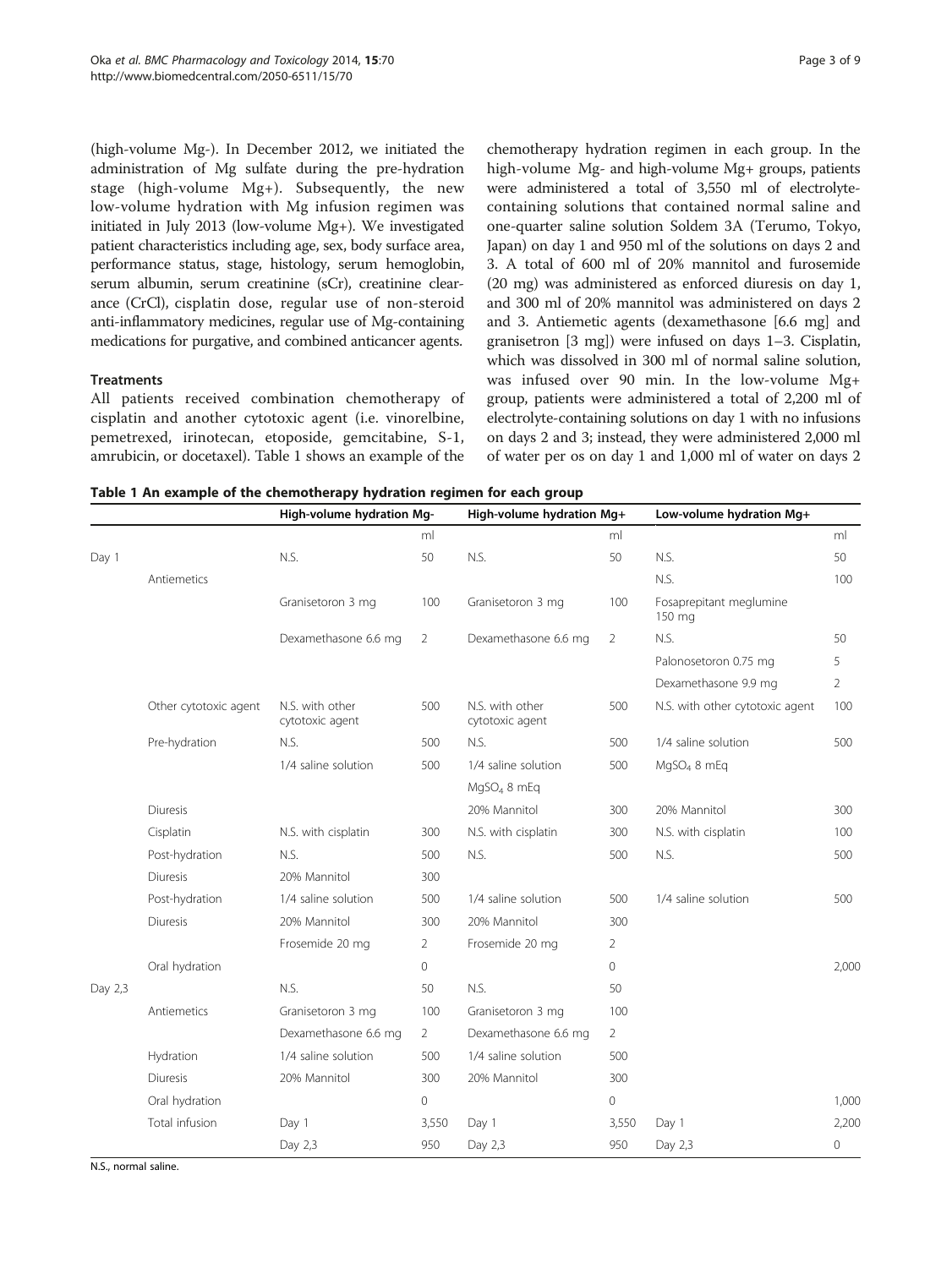and 3. A total of 300 ml of 20% mannitol was infused before cisplatin administration on day 1. Antiemetic agents (fosaprepitant meglumine [150 mg], dexamethasone [6.6 mg], and palonosetron [0.75 mg]) were administered on day 1. Cisplatin, which was dissolved in 100 ml of normal saline solution, was administered over 45 min. In the high- and low-volume Mg+ groups, Mg sulfate was administered before cisplatin in one-quarter saline solution. The dose of Mg sulfate was 8 mEq based on previous reports [\[2,11\]](#page-7-0). Blood chemistry was analyzed twice a week during treatment. The chemotherapy procedure was explained and informed consent was obtained from all patients. Since this was a historical prospective cohort study, the difference from the previous Mg- protocol was explained to patients in high volume Mg+ group, and the patients in low volume Mg+ group were informed about the difference from the previous high volume Mg+ protocol.

# Renal function and gastrointestinal toxicity

Changes in sCr and gastrointestinal toxicity/anorexia were assessed using Common Terminology Criteria for Adverse Events Version 4.0 (CTCAE v4.0). sCr was measured just before chemotherapy (pre-sCr), twice a week during treatment, and on the last day of the first cycle of chemotherapy (post-sCr). CrCl was calculated using the Cockcroft-Gault formula: CrCl  $[ml/min] = (140 - age [years] \times weight [kg]) \times 0.85 [if]$ female]/(72  $\times$  sCr [mg/dl]).  $\Delta$ sCr was calculated using the formula:  $\Delta sCr$  [mg/dl] = (sCr [mg/dl] after chemotherapy) – (sCr [mg/dl] before chemotherapy).  $\Delta$ CrCl was calculated using the formula: ΔCrCl [ml/min] = (CrCl [ml/min] before chemotherapy) – (CrCl [ml/min] after chemotherapy).

# Statistical analysis

Chi-square and Fisher's exact tests were used for categorical comparisons of data. Differences in the means of continuous measurements were tested with a Student's t-test and the Mann-Whitney U test. The paired t-test and Wilcoxon matched-pairs signed-rank test was used for paired continuous measurements. The influence of the following factors on changes in CrCl were investigated on univariate analysis: age, sex, performance status, serum albumin, cisplatin dose, regular use of non-steroid anti-inflammatory medicines, regular use of Mg-containing purgatives, ≥grade 2 anorexia, Mg infusion, and low-volume hydration. All of the factors were then included in a multiple linear regression model to identify contributing factors. P values < 0.05 were considered statistically significant. All statistical analyses were performed with the statistical package Stata 12 for Windows.

## Results

# Patient characteristics

A total of 89 patients were enrolled. Four patients whose complications or medical histories may have affected their renal function were excluded; these included cases of a carcinoma of unknown primary, nephrotic syndrome, renal cancer, and a patient who received an inadequate amount of Mg sulfate. Eighty-one patients had lung cancer, while the remaining had thymic and bronchial cancers. Forty-one patients were included in the highvolume Mg- group, 27 in the high-volume Mg+ group, and 17 in the low-volume Mg+ group. Table [2](#page-4-0) shows the characteristics of the 85 eligible patients. There were no significant differences in clinical and pathological parameters between the three groups. We analyzed the number of chemotherapy cycles and major reasons for treatment discontinuation (Additional file [1:](#page-7-0) Table S1). In the highvolume Mg- group, the most common event leading to discontinuation was renal toxicity ( $n = 9$ , [22%]), followed by generalized weakness ( $n = 5$ , [12%]). On the other hand, in the high- and low-volume Mg+ groups, it was seen that none and 1 patient, respectively, discontinued cisplatin treatment due to renal toxicity. The reasons for discontinuation in these groups were other adverse reactions, switching to another regimen, and cancer progression.

# Renal toxicity

Table [3](#page-5-0) shows the maximum grade of sCr increase in each group. In the high-volume Mg- group, the grade was significantly higher than that in the high- and low-volume Mg+ groups ( $p < 0.001$  and  $p = 0.02$ , respectively). Grade 1 renal toxicity was seen in 96.3% and 88.2% of patients in the high- and low-volume Mg+ groups, respectively. Next, we examined the recovery of sCr and CrCl after cisplatin treatment. Table [4](#page-5-0) shows the comparison between pre- and post-treatment values of sCr and CrCl in each group. No significant differences in sCr or CrCl were present between the three groups before treatment. In the high-volume Mg- group, post-sCr significantly increased compared with pre-sCr, while post-CrCl significantly decreased compared to pre-CrCl  $(p < 0.001$  and  $p < 0.001$ , respectively). In the high-volume Mg+ group, there was no significant difference between pre- and post-sCr levels or between pre- and post-CrCl ( $p = 0.118$  and  $p = 0.254$ , respectively). In the low-volume Mg+ group, there was a trend towards an increase in post-sCr compared with pre-sCr levels, and a trend towards a decrease in post-CrCl compared to pre-CrCl ( $p = 0.068$  and  $p = 0.055$ , respectively). Figure [1](#page-6-0) shows the comparison of ΔsCr and ΔCrCl between treatment groups. The ΔsCr in the highvolume Mg- group (median, 0.15 mg/dl; interquartile range, 0.06 to 0.46 mg/dl) was significantly higher compared with ΔsCr in the high-volume Mg+ (median, 0.03 mg/dl; interquartile range, −0.03 to 0.06 mg/dl) and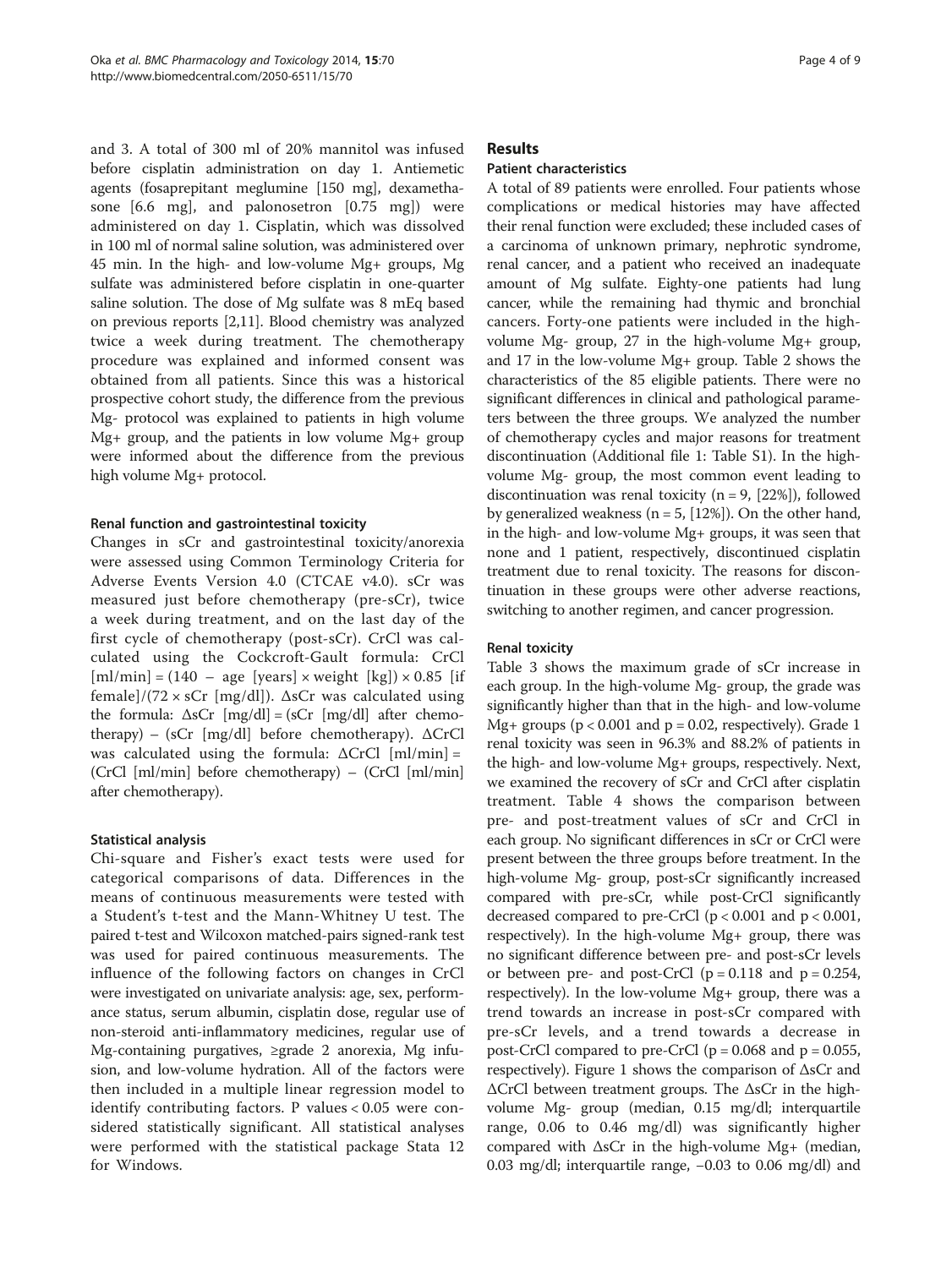<span id="page-4-0"></span>

|                                     | High volume hydration Mg- | High volume hydration Mg+ | Low volume hydration Mg+ |
|-------------------------------------|---------------------------|---------------------------|--------------------------|
|                                     | $(n = 41)$                | $(n = 27)$                | $(n = 17)$               |
| Age (year)                          | 66 (63 to 70)             | 66 (57 to 70)             | 63 (62 to 67)            |
| Gender Male (%)                     | 31 (75.6)                 | 18 (66.6)                 | 16 (94.1)                |
| BSA $(m^2)$                         | $1.7 \pm 0.2$             | $1.6 \pm 0.2$             | $1.7 \pm 0.2$            |
| PS (ECOG): 0 (%)                    | 5(12.1)                   | 4(14.8)                   | 5(29.4)                  |
| 1(%)                                | 36 (87.8)                 | 23 (85.2)                 | 12 (70.6)                |
| Stage $\mid$ (%)                    | 0(0)                      | 1(3.7)                    | 0(0)                     |
| $\Pi$ (%)                           | 5(12.2)                   | 3(11.1)                   | 3(17.6)                  |
| III(%)                              | 25 (61.0)                 | 15 (55.5)                 | 8(47.1)                  |
| IV $(\% )$                          | 9(22.0)                   | 7(25.9)                   | 6(35.3)                  |
| Others (%)                          | 2(4.9)                    | 1(3.7)                    | 0(0)                     |
| Histology Adenocarcinoma (%)        | 17(41.5)                  | 13 (48.1)                 | 11(64.7)                 |
| Squamous cell carcinoma (%)         | 11(26.8)                  | 7(25.9)                   | 5(29.4)                  |
| Small cell carcinoma (%)            | 9(22.0)                   | 6(22.2)                   | 1(5.9)                   |
| Others (%)                          | 4(9.8)                    | 1(3.7)                    | 0(0)                     |
| Serum Hb (g/dl)                     | 13.3 (12.0 to 14.8)       | 13.6 (12.8 to 14.8)       | 13.3 (12.7 to 14.9)      |
| Serum Alb (g/dl)                    | $4.0 \pm 0.4$             | $4.1 \pm 0.4$             | $3.9 \pm 0.4$            |
| Cisplatin dose (mg/m <sup>2</sup> ) | 80 (80 to 80)             | 80 (75 to 80)             | 80 (75 to 80)            |
| Regular use drug                    |                           |                           |                          |
| NSAIDs (%)                          | 10(24.4)                  | 2(7.4)                    | 2(11.7)                  |
| Mg for purgative (%)                | 14(34.1)                  | 8 (29.6)                  | 5(29.4)                  |
| Combined anticancer agent (%)       |                           |                           |                          |
| <b>VNB</b>                          | 22 (53.7)                 | 13 (48.1)                 | 10 (58.8)                |
| PEM                                 | 3(7.3)                    | 6(22.2)                   | 5(29.4)                  |
| CPT-11                              | 3(7.4)                    | 1(3.7)                    | $\mathbf 0$              |
| $VP-16$                             | 8 (19.5)                  | 6(22.2)                   | 1(5.9)                   |
| <b>GEM</b>                          | 2(4.9)                    | $\mathbf 0$               | 1(5.9)                   |
| $S-1$                               | 1(2.4)                    | 1(3.7)                    | $\mathbb O$              |
| AMR                                 | 1(2.4)                    | $\mathbf 0$               | $\mathsf{O}\xspace$      |
| <b>DTX</b>                          | 1(2.4)                    | $\mathbf 0$               | $\mathbf 0$              |

Continuous variables are expressed as mean ± standard deviation or median (interquartile range). Categorical variables are expressed as number (proportion). BSA, body surface area; PS, performance status; Hb, hemogulobin; Alb, albumin; NSAIDs, non-steroid anti-Inflammatory drugs; Non-Steroidal Anti-Inflammatory Drugs; Mg for purgative, Mg-contating medications for purgative; VNB, vinorelbine; PEM, pemetrexed; CPT-11, irinotecan; VP-16, etoposide; GEM, gemcitabine; AMR, amurubicin; DTX, docetaxel.

low-volume Mg+ groups (median, 0.03 mg/dl; interquartile range,  $-0.02$  to 0.08 mg/dl) (p < 0.001 and p = 0.0035, respectively). The  $\Delta$ CrCl in the high-volume Mg- group (median, 16.29 ml/min; interquartile range, 5.96 to 28.68 ml/min) was also significantly higher than ΔCrCl in the high-volume Mg+ (median, 1.99 ml/min; interquartile range, −3.79 to 8.56 ml/min) and low-volume Mg+ groups (median, 3.63 ml/min; interquartile range −2.09 to 10.13 ml/min) ( $p < 0.001$  and  $p = 0.0316$ , respectively). We also analyzed the sCr of each group at the end of subsequent cycles. The median values of sCr at the end of therapy in the high-volume Mg- and low-volume

Mg+ groups were significantly increased compared with pre-sCr using the paired t-test and Wilcoxon matchedpairs signed-rank test ( $p < 0.001$ , and  $p = 0.01$ , respectively) (Additional file [2:](#page-7-0) Table S2).

#### Univariate and multivariate analyses

Table [5](#page-6-0) shows the results of univariate and multivariate analyses. Only Mg infusion was a good predictor in univariate analysis (p < 0.001). In multivariate analysis, Mg infusion was a significant good predictor of ΔCrCl and low-volume hydration was a significant poor predictor of ΔCrCl  $(p < 0.001$  and  $p = 0.001$ , respectively).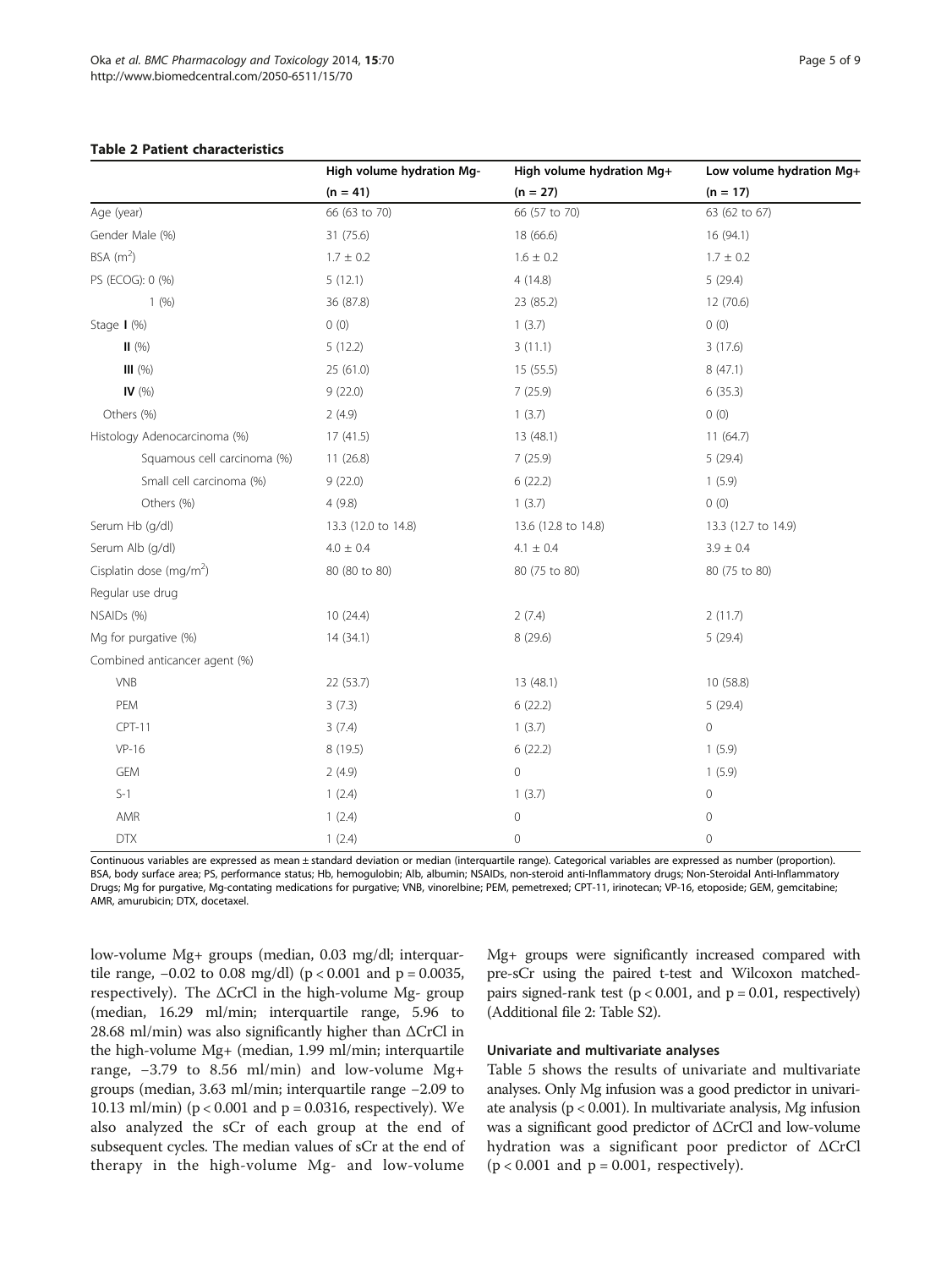| Grade (n/%)    | High-volume hydration<br>$Mq - (n = 41)$ | High-volume hydration<br>$Mg+ (n = 27)$ | Low-volume hydration<br>$Mg+ (n = 17)$ | P value (High Mg- vs<br>High $Mg+$ ) | P value (High Mg- vs<br>Low $Mq+$ ) |
|----------------|------------------------------------------|-----------------------------------------|----------------------------------------|--------------------------------------|-------------------------------------|
|                | sCr                                      |                                         |                                        |                                      |                                     |
| 0              | 0(0)                                     | 1(3.7)                                  | 1(5.9)                                 | < 0.001                              | 0.002                               |
|                | 22(53.6)                                 | 26 (96.3)                               | 15 (88.2)                              |                                      |                                     |
| $\mathfrak{D}$ | 17 (41.5)                                | 0(0)                                    | 1(5.9)                                 |                                      |                                     |
| 3              | 2(4.9)                                   | 0(0)                                    | 0(0)                                   |                                      |                                     |
|                | anorexia                                 |                                         |                                        |                                      |                                     |
| < 2            | 33 (80.4)                                | 21(77.8)                                | 14 (82.4)                              | 0.787                                | 0.592                               |
| $\geq$ 2       | 8(19.5)                                  | 6(22.2)                                 | 3(17.6)                                |                                      |                                     |

<span id="page-5-0"></span>Table 3 The maximum grade of sCr increased and anorexia in each group

The maximum grade of sCr increase was assessed using the Common Terminology Criteria for Adverse Events Version 4.0 (CTCAE v4.0).

#### **Discussion**

We found that renal function was significantly worse after cisplatin treatment in the high-volume Mg- group, and it also tended to worsen in the low-volume Mg+ group. Only the high-volume Mg+ group showed no significant alterations in renal function after cisplatin treatment. Multivariate analysis indicated that both the absence of Mg infusion and low-volume hydration were independent predictors for decreased renal function.

Mg supplementation and high-volume hydration may protect against the renal toxicity induced by cisplatin [[7,10,11\]](#page-7-0). Although the detailed mechanism underlying this effect is not clear, recent reports have shown that the human organic cation transporter 2 (OCT2) is predominantly expressed in the human kidney at the basolateral membrane of renal proximal tubules [\[17](#page-8-0)]. In mice, Oct2 has been implicated in the cellular uptake of cisplatin, and Oct1/Oct2-deficient mice are protected from severe cisplatin-induced renal tubular damage [[17](#page-8-0)]. In rats, Mg depletion may cause dehydration and upregulation of rat Oct2, which enhances renal accumulation of cisplatin and subsequent acute kidney injury [[18](#page-8-0)]. In humans, a single nucleotide polymorphism in the OCT2 gene SLC22A2 (rs316019) has been associated with reduced cisplatin-induced nephrotoxicity and decreased gene expression [[17\]](#page-8-0). In renal proximal tubule cells, the accumulation of cisplatin from the basolateral side is significantly greater than that from the apical side [[19](#page-8-0)]. Thus, Mg supplementation was subsequently proposed to prevent Mg depletion and renal toxicity.

The volume of fluid for hydration is also an important factor that affects cisplatin-induced renal toxicity [\[4,](#page-7-0)[20,21](#page-8-0)]. To our knowledge, no previous reports have compared renal toxicity between patients receiving high-volume Mg+ and low-volume Mg+ regimens. In the present multivariate analysis, both the volume of hydration and Mg infusion contributed to increased renal protection. These protocols were based on previous reports. Recent prospective studies have investigated low-volume hydration with Mg supplementation using hydration volumes of 1,500 − 2,500 ml [[2](#page-7-0)[,14](#page-8-0),[15\]](#page-8-0). In our study, the volumes of pre-hydration fluid administered were 1,800 ml in the high- and 900 ml in the low-volume Mg+ groups. However, the volumes of post-hydration fluid administered within 4 h were almost similar between the high- and lowvolume Mg+ regimens. The difference in volume may thus be an important factor related to the observed differences in renal toxicity. Hydration volume is related to osmolality and both serum and urinary concentrations of cisplatin. The extent of cisplatin induced nephrotoxic injury is dependent on both dose and cumulative cisplatin levels. Since high-volume hydration reduces the concentration of cisplatin compared to low-volume hydration, low plasma levels of cisplatin should reduce renal accumulation and decrease nephrotoxicity. In addition, high volume hydration decreases osmolality of blood resulting in decreased

Table 4 The comparison between pre and post sCr, and CrCl in each group

|                           | Pre sCr                   | Post sCr                  | P value | Pre CrCl                     | Post CrCl                    | P value |
|---------------------------|---------------------------|---------------------------|---------|------------------------------|------------------------------|---------|
|                           | (mq/dl)                   | (mq/dl)                   |         | (ml/min)                     | (ml/min)                     |         |
| High-volume hydration Mg- | 0.75                      | 0.92                      | < 0.001 | 78.88                        | 65.99                        | < 0.001 |
|                           | $(0.64 \text{ to } 0.92)$ | $(0.79 \text{ to } 1.21)$ |         | (70.37 to 95.64)             | $(48.62 \text{ to } 80.13)$  |         |
| High-volume hydration Mg+ | 0.71                      | 0.71                      | 0.118   | 73.21                        | 73.66                        | 0.254   |
|                           | $(0.58 \text{ to } 0.84)$ | $(0.63 \text{ to } 0.84)$ |         | $(67.93 \text{ to } 104.61)$ | $(64.39 \text{ to } 100.65)$ |         |
| Low-volume hydration Mg+  | 0.72                      | 0.73                      | 0.068   | 83.59                        | 76.99                        | 0.055   |
|                           | $(0.68 \text{ to } 0.78)$ | $(0.70 \text{ to } 0.85)$ |         | (72.51 to 103.63)            | (72.22 to 85.69)             |         |

Median (interquartile range). sCr, serum creatinine; CrCl, creatinine clearance.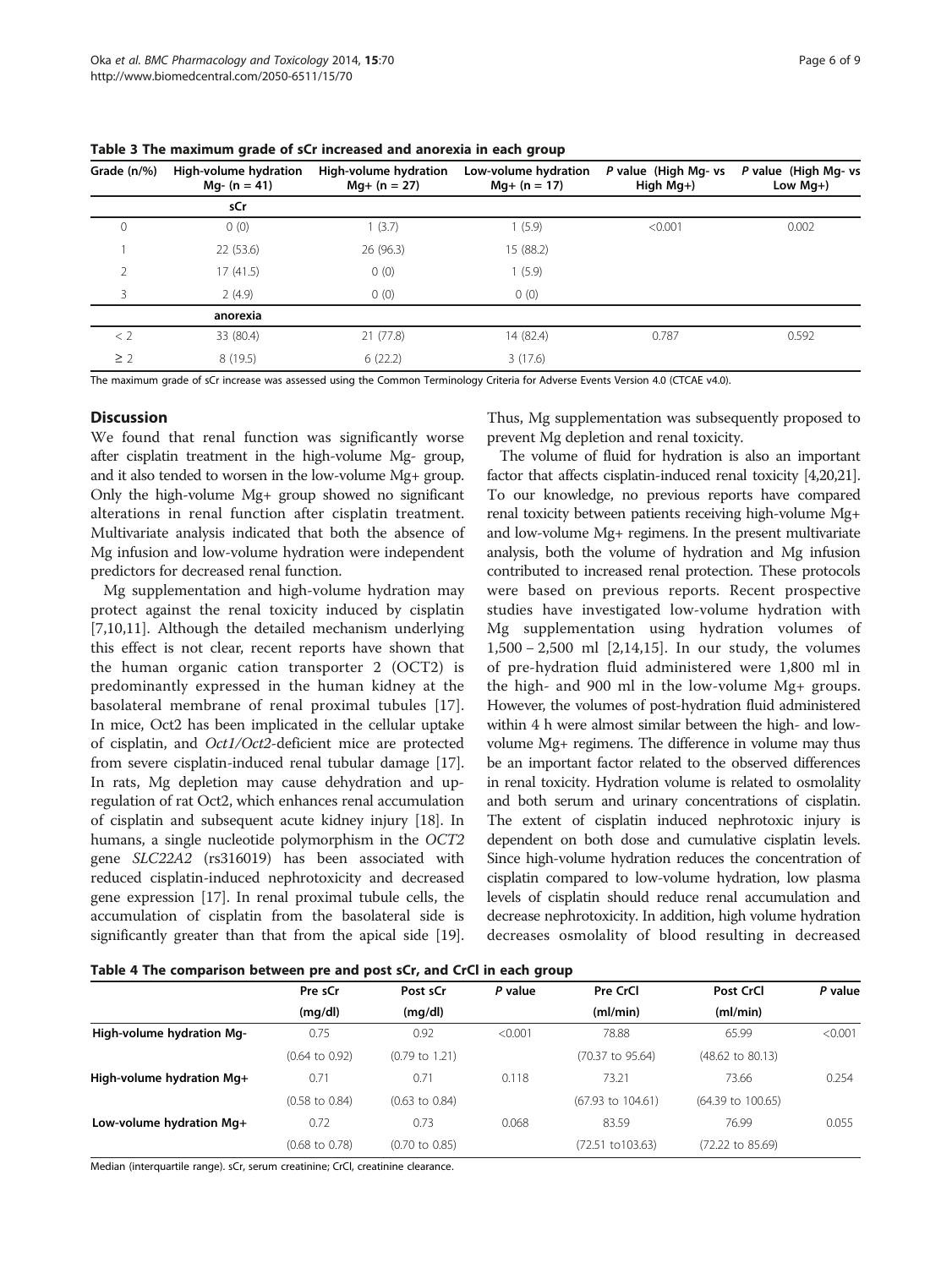<span id="page-6-0"></span>

secretion of antidiuretic hormone, decreased water reabsorption, more diluted urine, and increased urine output. It can thus be hypothesized that low urinary levels of cisplatin reduce renal accumulation of cisplatin and decrease nephrotoxicity. Therefore, the differences in osmolality in these two protocols may be related to the observed differences in nephrotoxicity.

One remaining question is whether Mg supplementation will also reduce the cytotoxic effects of cisplatin on tumor cells. Laboratory and clinical findings of Mg depletion have been observed in patients treated with high-dose cisplatin. Under low Mg conditions, tumor suppressors such as p21 and p27 are up-regulated, while oncogenes such as cyclins D and E are down-regulated [[22](#page-8-0)]. It has also been suggested

that there may be a correlation between the availability of Mg and vascular endothelial growth factor [[23\]](#page-8-0), and in particular that Mg depletion may suppress tumor cell proliferation and neoangiogenesis. Therefore, there could be some concern that Mg supplementation might promote tumor cell proliferation. However, previous prospective clinical trials and retrospective studies have indicated that Mg supplementation does not affect tumor response to cisplatin-based chemotherapy [\[7,10,11\]](#page-7-0). At any rate, the relationship between Mg depletion and tumor response to chemotherapy will require further investigation.

The present study has some limitations. First, this was a historical prospective cohort study and included a relatively small number of patients. Second, while some

| Table 5 The predictive factors of $\Delta$ CrCl according to univariate and multivariate analyses |  |  |  |  |  |
|---------------------------------------------------------------------------------------------------|--|--|--|--|--|
|---------------------------------------------------------------------------------------------------|--|--|--|--|--|

|                              | Univariate analysis                |         | <b>Maltivariate</b>              |         |
|------------------------------|------------------------------------|---------|----------------------------------|---------|
|                              | Coefficient [95% CI]               | P value | Coefficient [95% CI]             | P value |
| Age (per 5 years)            | $-1.15$ [ $-3.74$ to 1.43]         | 0.375   | $-1.58$ [ $-3.74$ to 0.58]       | 0.149   |
| Female (vs male)             | $5.03$ $[-2.40 \text{ to } 12.46]$ | 0.182   | $5.63$ $[-1.64$ to 12.91]        | 0.127   |
| PS 1 (vs PS 0)               | $9.16$ [-1.37 to 19.68]            | 0.087   | 3.34 [-4.82 to 11.49]            | 0.418   |
| Serum albumin                | $-3.53$ [ $-11.89$ to 4.84]        | 0.404   | $-1.28$ [ $-9.14$ to 6.59]       | 0.747   |
| Cisplatin dose (per 5 mg/ml) | $-1.41$ [-1.57 to 4.38]            | 0.348   | 1.24 $[-1.40$ to 3.90]           | 0.35    |
| Regular use drug             |                                    |         |                                  |         |
| <b>NSAIDs</b>                | 7.63 [-1.75 to 17.02]              | 0.109   | 2.98 [-5.25 to 11.21]            | 0.473   |
| Mg for purgative             | $0.54$ $[-7.25$ to 8.34]           | 0.89    | $-3.67$ [ $-10.10$ to 2.76]      | 0.259   |
| Anorexia (grade 2 or more)   | $-2.13$ [ $-9.51$ to 5.24]         | 0.566   | 2.19 [-5.31 to 9.70]             | 0.562   |
| Mg infusion                  | $-14.73$ [-21.25 to -8.21]         | < 0.001 | $-15.28$ [ $-21.99$ to $-8.57$ ] | < 0.001 |
| Low volume hydration         | $-3.40$ [ $-11.33$ to 4.53]        | 0.396   | 22.31 [9.16 to 35.46]            | 0.001   |

CI, confidential interval; PS, performance status; NSAIDs, non-steroid anti-Inflammatory drugs; Mg for purgative, Magnesium containing medications for purgative.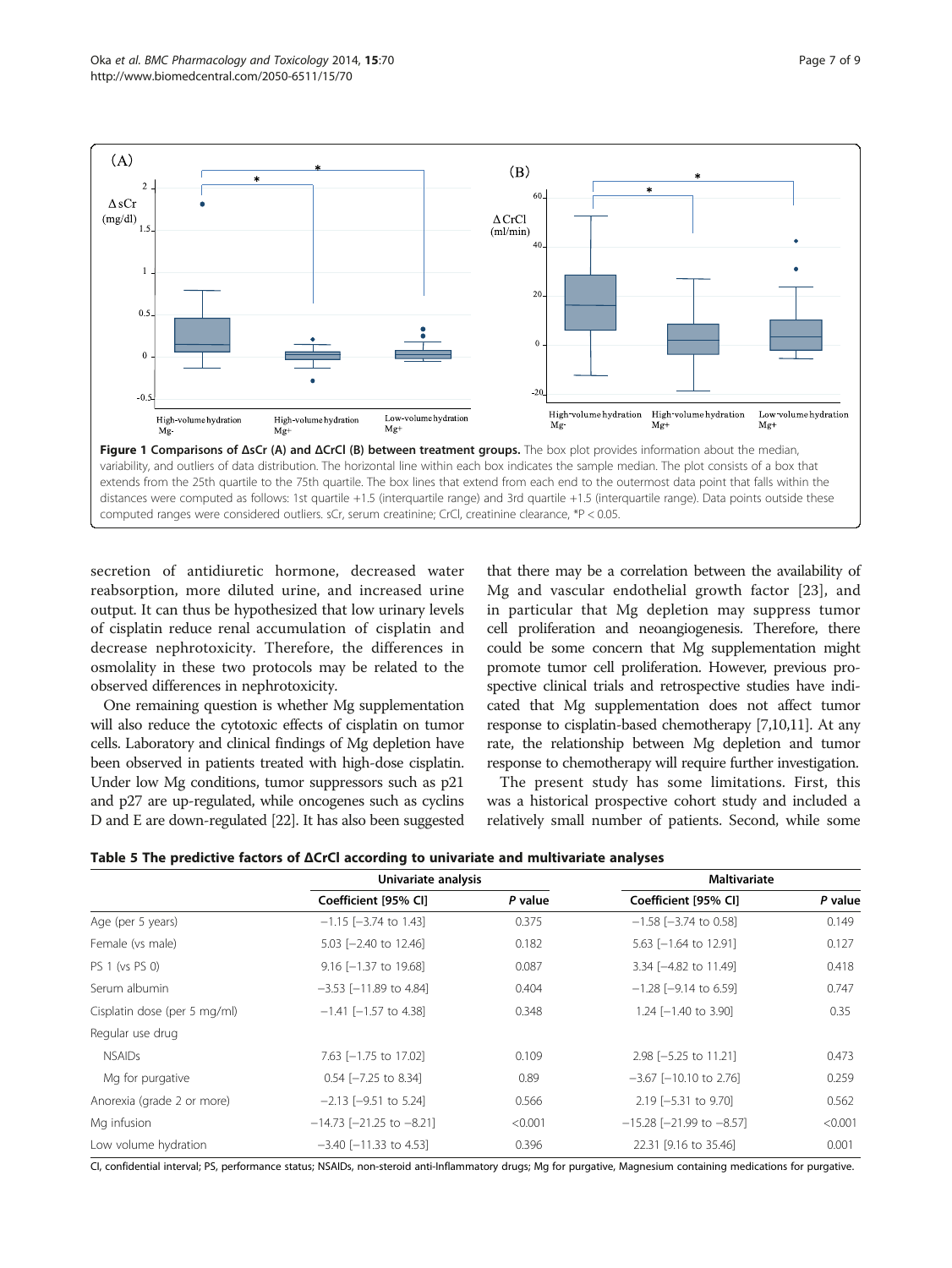<span id="page-7-0"></span>patients had consumed 2,000 ml of water on day 1 and 1,000 ml of water on days 2 and 3, the optimal amount of fluid intake was not evaluated. Indeed, many previous examinations of low-volume hydration involved oral hydration on days 2 and 3 rather than infusion; however, the effect of oral hydration has not yet been examined. Third, no data on the levels of serum Mg levels was available. It is known that serum hypomagnesemia reflects Mg depletion, but serum Mg is only 1% of the total Mg present in the body [\[24\]](#page-8-0). In some cases, levels of serum Mg may not be decreased even in the presence of Mg depletion. Cisplatin treatment is one such case, and Mg supplementation is needed even in the absence of serum hypomagnesemia. This renders it difficult to know the optimal amount of Mg supplementation. Nonetheless, our study revealed that even 8 mEq of Mg sulfate reduced renal toxicity. Fourth, renal function in cisplatin chemotherapy was assessed only after the first or last cycle. The renal damage by cisplatin may be cumulative. The knowledge of sCr in the following cycles would be important. In our study, in the high-volume Mg- group, the median value of sCr after the last cycle was significantly higher than after the first cycle  $(p = 0.004)$  (data not shown). This result suggests that the renal damage by cisplatin was cumulative with every cycle in Mg- group. Thus, Mg supplementation with high-volume hydration may have a much greater impact on renal damage caused by cisplatin.

# Conclusion

High-volume hydration and Mg supplementation can reduce the renal toxicity induced by cisplatin. Our data also suggest that a low-volume Mg+ regimen can be considered for patients with adequate renal function. Further prospective clinical studies in a larger patient population, including association with total body Mg levels and optimization of Mg intake, along with correlations between Mg depletion and tumor response to chemotherapy should be performed.

# Additional files

[Additional file 1:](http://www.biomedcentral.com/content/supplementary/2050-6511-15-70-S1.doc) Cisplatin chemotherapy administered.

[Additional file 2:](http://www.biomedcentral.com/content/supplementary/2050-6511-15-70-S2.doc) The comparison between pre and end of sCr in each group.

#### Abbreviations

high-volume Mg-: High volume hydration without Mg infusion; high-volume Mg+: High volume hydration with Mg infusion; low-volume Mg+: Low volume hydration with Mg infusion; sCr: Serum creatinine; CrCl: Creatinine clearance; NSCLC: Non-small cell lung cancer; CTCAE v4.0: Common Terminology Criteria for Adverse Events Version 4.0; Oct2: Organic cation transporter 2.

#### Competing interests

The authors declare that they have no competing interests.

#### Authors' contributions

TO and TK conceived the study, participated in design of the study, acquisition of data, performed statistical analysis, and drafted and revised the manuscript. SK conceived the study, participated in design of the study, acquisition of data, and revision of the manuscript. TS, NY, TN, NY, KM, SM, NY were involved in acquisition of data. KH participated in design of the study, acquisition of data, and revising the manuscript. All authors have read and approved the final version of the manuscript.

# Acknowledgements

The authors thank Dr. Tatsufumi Oka for statistical analysis.

# Author details

<sup>1</sup>Department of Respiratory Medicine, Graduate school of Medicine, Osaka City University, 1-4-3 Asahi-machi, Abeno-ku, Osaka 545-8585, Japan. <sup>2</sup> Department of Premier Preventive Medicine, Graduate school of Medicine Osaka City University, 1-1-43 Abenosuji, Abeno-ku, Osaka 545-6090, Japan. <sup>3</sup> Department of Medical Oncology, Izumi Municipal Hospital, 4-10-10 Fuchu-cho, Izumi, Osaka 594-0071, Japan. <sup>4</sup>Department of Clinical Oncology, Graduate school of Medicine, Osaka City University, 1-4-3 Asahi-machi, Abeno-ku, Osaka 545-8585, Japan.

#### Received: 26 April 2014 Accepted: 19 November 2014 Published: 4 December 2014

#### References

- 1. van Meerbeeck JP: Staging of non-small cell lung cancer: consensus, controversies and challenges. Lung Cancer 2001, 34(Suppl 2):S95–107.
- 2. Horinouchi H, Kubota K, Itani H, Taniyama TK, Nakamichi S, Wakui H, Kanda S, Nokihara H, Yamamoto N, Sekine I, Tamura T: Short hydration in chemotherapy containing cisplatin (≥75 mg/m2) for patients with lung cancer: a prospective study. Jpn J Clin Oncol 2013, 43(11):1105-1109.
- 3. Daugaard G, Abildgaard U, Holstein-Rathlou NH, Bruunshuus I, Bucher D, Leyssac PP: Renal tubular function in patients treated with high-dose cisplatin. Clin Pharmacol Ther 1988, 44:164–172.
- 4. Cvitkovic E, Spaulding J, Bethune V, Martin J, Whitmore WF: Improvement of cis-dichlorodiammineplatinum (NSC 119875): therapeutic index in an animal model. Cancer 1977, 39:1357–1361.
- 5. Chary KK, Higby DJ, Henderson ES, Swinerton KD: Phase I study of high-dose cis-dichlorodiammineplatinum(II) with forced diuresis. Cancer Treat Rep 1977, 61:367–370.
- 6. Hayes DM, Cvitkovic E, Golbey RB, Scheiner E, Helson L, Krakoff IH: High dose cis-platinum diammine dichloride: amelioration of renal toxicity by mannitol diuresis. Cancer 1977, 39:1372–1381.
- 7. Bodnar L, Wcislo G, Gasowska-Bodnar A, Synowiec A, Szarlej-Wcislo K, Szczylik C: Renal protection with magnesium subcarbonate and magnesium sulphate in patients with epithelial ovarian cancer after cisplatin and paclitaxel chemotherapy: a randomised phase II study. Eur J Cancer 2008, 44:2608–2614.
- 8. Sasaki Y, Tamura T, Eguchi K, Shinkai T, Fujiwara Y, Fukuda M, Ohe Y, Bungo M, Horichi N, Niimi S, Minato K, Nakagawa K: Pharmacokinetics of (glycolate-0,0')diammine platinum (II), a new platinum derivative, in comparison with cisplatin and carboplatin. Cancer Chemother Pharmacol 1989, 23:243–246.
- 9. Lajer H, Daugaard G: Cisplatin and hypomagnesemia. Cancer Treat Rev 1999, 25:47–58.
- 10. Willox JC, McAllister EJ, Sangster G, Kaye SB: Effects of magnesium supplementation in testicular cancer patients receiving cis-platin: a randomised trial. Br J Cancer 1986, 54:19-23.
- 11. Muraki K, Koyama R, Honma Y, Yagishita S, Shukuya T, Ohashi R, Takahashi F, Kido K, Iwakami S, Sasaki S, Iwase A, Takahashi K: Hydration with magnesium and mannitol without furosemide prevents the nephrotoxicity induced by cisplatin and pemetrexed in patients with advanced non-small cell lung cancer. J Thorac Dis 2012, 4:562-568.
- 12. Hirai S, Kaida S, Ito T, Hasebe S, Ueno M, Udagawa H, Hayashi M: [Magnesium premedication prevents Cisplatin-induced nephrotoxicity in patients with esophageal and hypopharyngeal cancer]. Gan To Kagaku Ryoho 2013, 40:743–747.
- 13. Yoshida T, Niho S, Toda M, Goto K, Yoh K, Umemura S, Matsumoto S, Ohmatsu H, Ohe Y: Protective effect of magnesium preloading on cisplatin-induced nephrotoxicity: a retrospective study. Jpn J Clin Oncol 2014, 44:346–354.